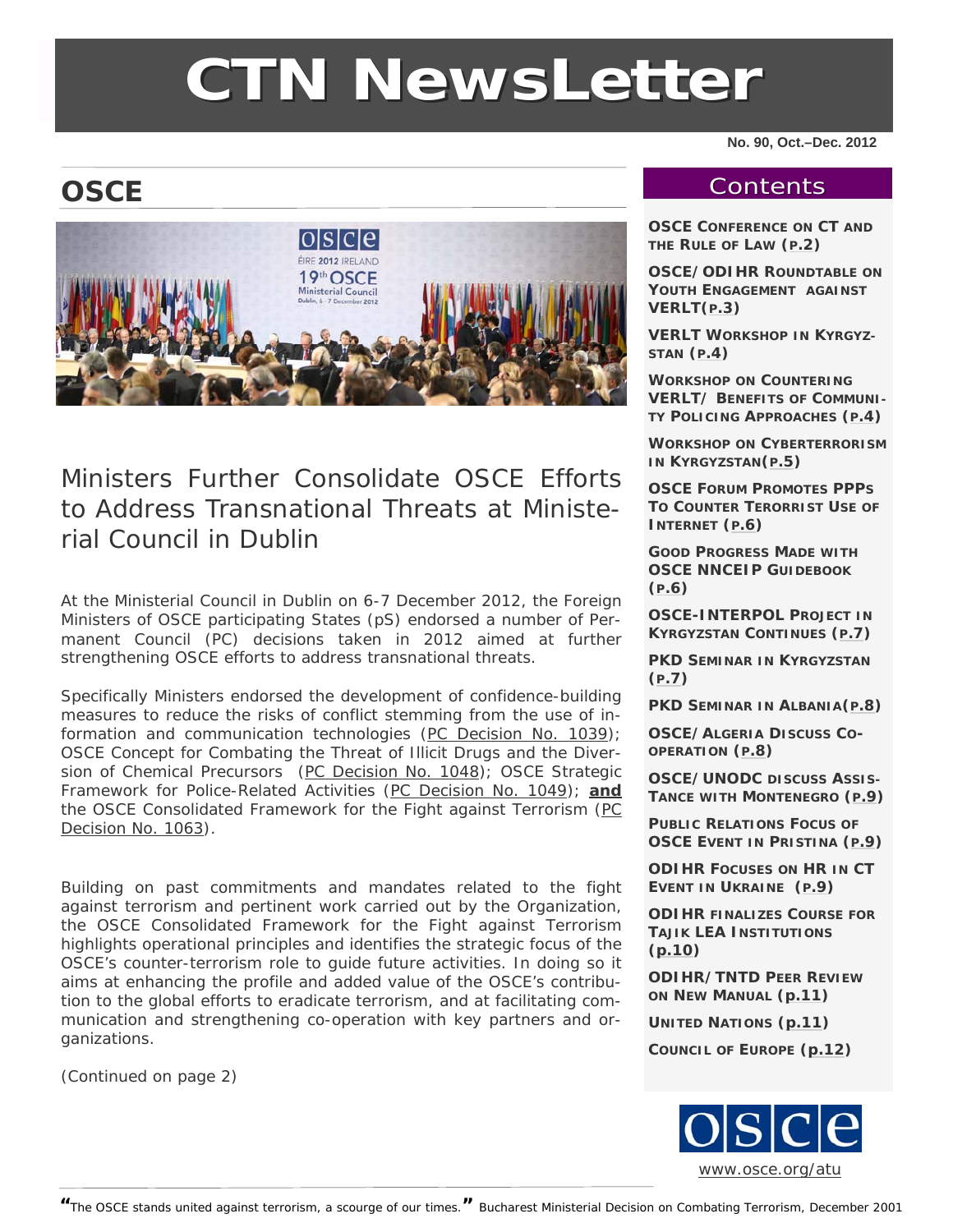<span id="page-1-0"></span>



A strategic emphasis will be placed on the following when considering future OSCE counter-terrorism activities, in line with relevant OSCE counter-terrorism commitments and existing mandates:

- 1. Promoting the implementation of the international legal framework against terrorism and enhancing international legal co-operation in criminal matters related to terrorism;
- 2. Countering violent extremism and radicalization that lead to terrorism, following a multidimensional approach;
- 3. Preventing and suppressing the financing of terrorism;
- 4. Countering use of the Internet for terrorist purposes;
- 5. Promoting dialogue and co-operation on counter-terrorism issues, in particular, through publicprivate partnerships between State authorities and the private sector (business community, industry), as well as civil society and the media;
- 6. Strengthening national efforts to implement United Nations Security Council resolution 1540 (2004) on non-proliferation of weapons of mass destruction;
- 7. Strengthening travel document security;
- 8. Promoting and protecting human rights and fundamental freedoms in the context of counterterrorism measures.

The Consolidated Framework also stipulates that as part of ensuring coherence, co-ordination and cooperation, *among other steps*, the OSCE Secretariat will continue to ensure the facilitation and crossdimensional and cross-institutional co-ordination of all OSCE counter-terrorism activities, without prejudice to the mandates of other OSCE executive structures. To this end, other OSCE executive structures will proactively inform the Secretariat about their planned and on-going activities related to counterterrorism.

The Ministerial Council also adopted a [Declaration on Strengthening Good Governance, and Combating](http://www.osce.org/cio/97968)  [Corruption, Money-Laundering and the Financing of Terrorism](http://www.osce.org/cio/97968).

The Ministerial Council is the central decision-making and governing body of the OSCE. The meeting, held annually, provides the foreign ministers of the 57 OSCE participating States with an opportunity to review and assess the Organization's activities during the past year and offer national viewpoints on security matters.

#### OSCE Conference Underscores Rule of Law Key to Effectively Prevent Terrorism and Radicalization that Leads to Terrorism



On 12-13 November 2012, TNTD/ATU in close cooperation with ODIHR organized the OSCE Conference on Strengthening Regional Co-operation, Criminal Justice Institutions and Rule of Law Capacities to Prevent and Combat Terrorism and Radicalization that Lead to Terrorism, in Vienna.

More than 170 experts from OSCE participating States, International- and Regional Organizations, academia and civil society, examined good practices on upholding the rule of law within a counter-terrorism context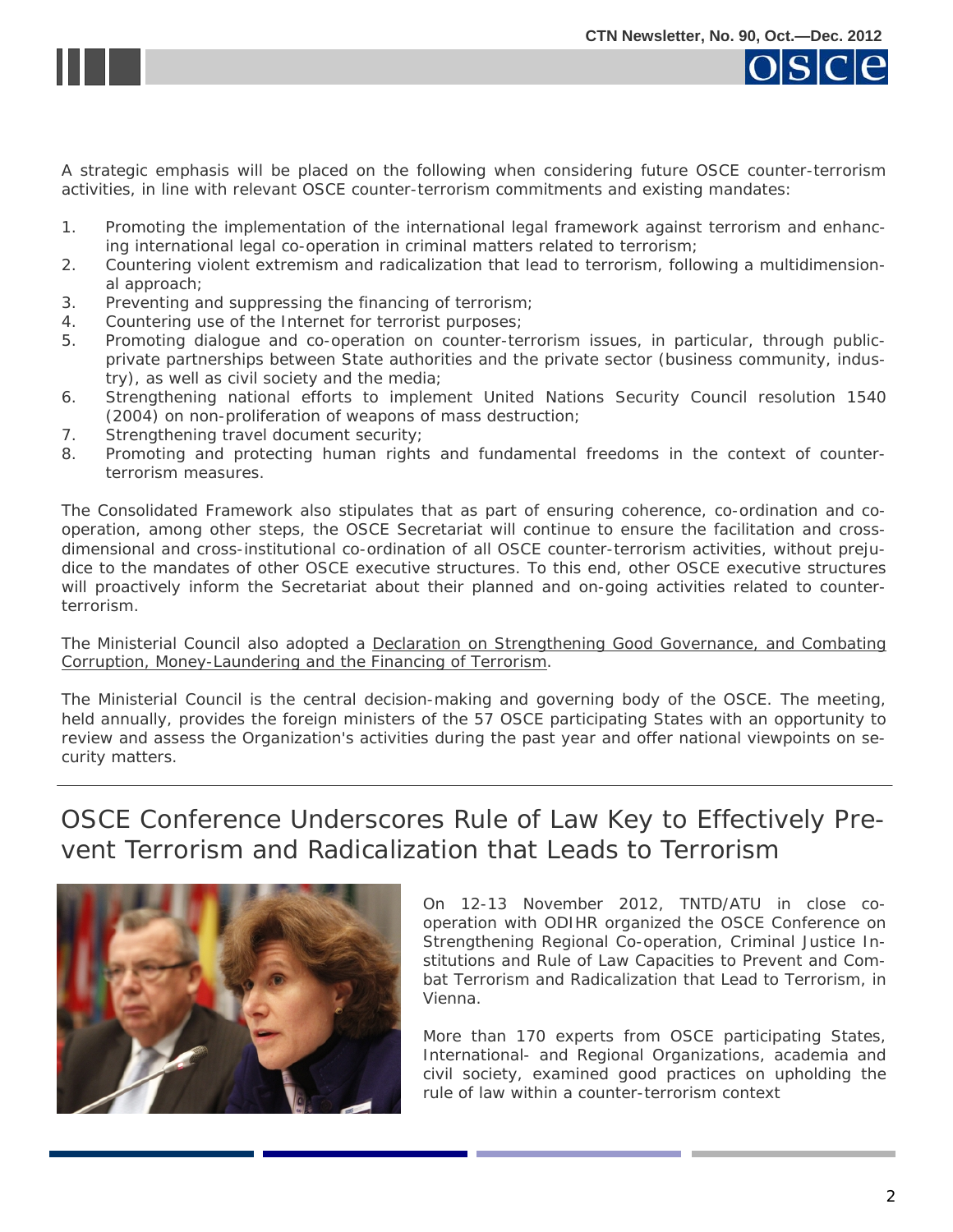<span id="page-2-0"></span>



#### **OSCE**

through establishing adequate criminal offences, criminal procedure tools and law enforcement capacities. One key objective of the conference was to identify how to streamline international assistance efforts that promote effective and rule of law-based national criminal justice system as part of preventing terrorism, and how the OSCE can further contribute to such efforts as well as generally enhance regional capacity in this area.

Experts identified several potential strategic and programmatic OSCE follow up activities including increasing co-operation with the Global Counterterrorism Forum (GCTF) on promoting the "Rabat Memorandum on Good Practices for Effective Counterterrorism", building on the OSCE's unique comprehensive approach to security as a fundamental component to support all aspects of effective and efficient criminal justice systems.

The TNTD/ATU is currently developing follow-up activities identified during the conference designed to promote international good practice and the application of such practices in regional and national contexts.

For more information contact [Ben.Hiller@osce.org](mailto:Ben.Hiller@osce.org)

OSCE Roundtable Underscores Critical Role of Youth Engagement to Counter VERLT



On 23-24 October 2012, TNTD/ATU and ODIHR coorganized an Expert Roundtable on Youth Engagement to Counter Violent Extremism and Radicalization that lead to Terrorism (VERLT), in Vienna, bringing together over 100 participants, many of them youth representatives, with expertise in the fields of counter-terrorism, human rights and tolerance promotion.

Participants included 40 representatives of nongovernmental organizations, 67 representatives of 33 OSCE pS (including 15 experts from capitals), as well as representatives of the UN, CICA, the Council of Europe, GUAM, the EU, and the League of Arab States.

The roundtable emphasized that it is essential to under-

stand the socio-economic and political factors, including human rights violations, which may put youth at risk of violent radicalization to design effective preventive strategies. The participants agreed that targeted interventions should be based on a clear understanding of the factors and motivation leading an individual down the path of violent radicalization. Experts also stressed that recruitment of youth to violent extremism and terrorism was less likely on ideological grounds but rather through the exploitation of individual crisis situations, psychological vulnerabilities and interpersonal relationships.

Experts highlighted that the questions of "identity" and "meaning" in life are particularly important for young people and could be exploited by violent extremists and terrorist recruiters. They also stressed that despite sub-regional and national specificities across the OSCE area, there were many common challenges as well as lessons learnt in youth engagement to counter VERLT.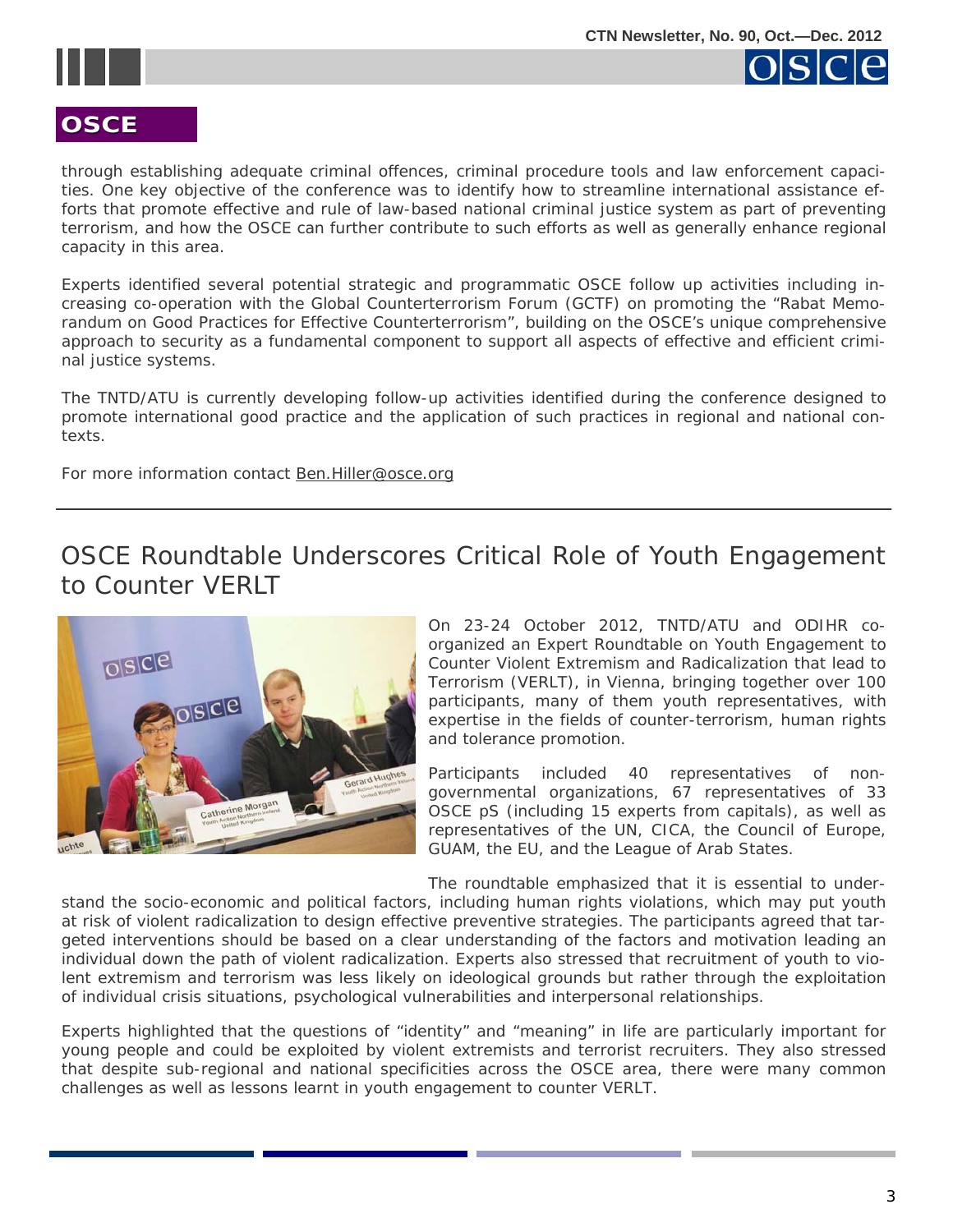<span id="page-3-0"></span>



As follow-up, TNTD/ATU and ODIHR will prepare a report highlighting the main findings as well as recommendations advanced during the meeting for governments, civil society organizations and the OSCE.

For more information contact [Mehdi.Knani@osce.org](mailto:Mehdi.Knani@osce.org)

### OSCE Workshop Focuses on Effective Steps to Counter VERLT in Kyrgyzstan

On 28-29 November 2012, TNTD/ATU and the OSCE Centre in Bishkek co-organized a National Seminar for the Southern Provinces of Kyrgyzstan on Countering VERLT. The seminar brought together some 60 national and international experts to conceptualize the threat of VERLT, factors conducive, and how to effectively counter it from a multi-dimensional perspective.

Non-governmental experts from Germany and the United Kingdom as well as governmental experts from Spain and Turkey shared their experience with a multi-stakeholder audience from the South of Kyrgyzstan. A UN Counter Terrorism Executive Committee (CTED) representative presented and moderated during the seminar, which was also attended by the United Nations Regional Centre for Preventive Diplomacy for Central Asia (UNRCCA) and the Commonwealth of Independent States – Anti Terrorism Center (CIS-ATC).

The seminar discussed the role of different actors, emphasizing the need to rely on different measures to tackle violent and non-violent extremism in order to uphold freedoms of beliefs, expression, the media and association. Participants also identified that public perception(s) of the policies and actions of state authorities has particular bearing on the potential for increased radicalization and the willingness of civil society organizations to engage in preventive efforts.

The seminar concluded with a discussion on possible next steps in Kyrgyzstan and in particular in the south of the country. The seminar was a follow-up to a National Seminar on Countering VERLT held on 28-29 May 2012.

For more information contact [Mehdi.Knani@osce.org](mailto:Mehdi.Knani@osce.org)

#### OSCE Workshop Focuses on Countering VERLT and Benefits of Community Policing Approaches

11-12 October 2012, TNTD/ATU and the OSCE Centre in Astana co-organized a National Seminar for Kazakhstan on Community Policing and Countering VERLT in Astana, bringing together some 40 national and international experts to discuss violent radicalization and factors that may be conducive to terrorism.

The seminar focused on how state authorities and the public can co-operate, including through community policing approaches, to prevent and combat terrorism while ensuring respect for human rights and the rule of law.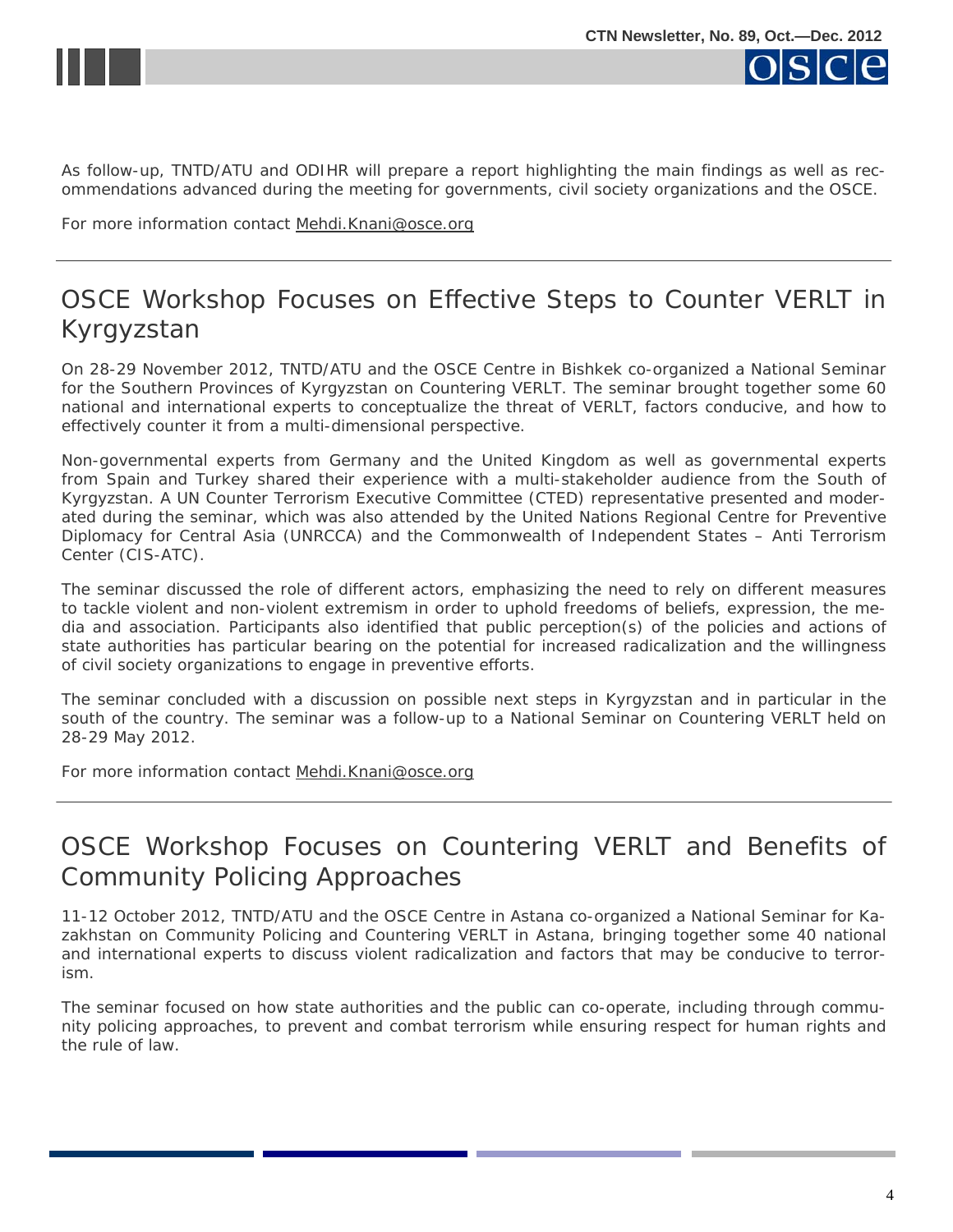<span id="page-4-0"></span>



Government and independent experts from six OSCE participating States shared experiences and policy recommendations. Participants from Kazakhstan included representatives from the Ministry of Internal Affairs, the Police Academy, the National Security Committee, the General Prosecutor's Office, as well as experts from academia and human rights organizations. The seminar was also attended by representatives of UNODC, UNRCCA, CIS and the Conference on Interaction and Confidence Building Measures in Asia (CICA).

Participants notably expressed concerns about the vulnerability of individuals in crisis situations to manipulative interpretations of religious dogmas and the spread of VERLT in prisons. It was suggested that vigilance among the public should be increased without being alarmist, and that building trust between the public and the police requires sustained efforts in terms of professional development of the police and improving perceptions of the police by the public.

The seminar also highlighted the need to rely on different measures to tackle violent and non-violent extremism to uphold freedoms of religion or beliefs, expression, the media and association.

For more information contact [Mehdi.Knani@osce.org](mailto:Mehdi.Knani@osce.org)

# Sub-regional Workshop on Terrorism and Cyberspace: Challenges, Tendencies, and Solutions



On 3-4 December 2012, the TNTD/ATU supported- and participated in this event organized by the OSCE Centre in Bishkek, the Kyrgyz Antiterrorism Center State Committee on National Security (SCNS), the 10th department of the Kyrgyz Ministry of Interior, as well as the NGO Civil Initiative on Internet Policy.

International Experts including from the Council of Europe, INTERPOL, Shanghai Co-operation Organization (SCO), CI-CA, and the CIS-ATC shared their experiences with national experts from a cross section of ministries as well as civil society on the latest threats and responses to terrorist use of the Internet and cybercrimes, pertinent national and in-

ternational legal frameworks, as well as international co-operation mechanisms.

TNTD/ATU briefed on the comparative advantages of the OSCE as a platform for co-operative and crossdimensional dialogue in formulating coherent national responses to cyber threats in line with human rights and fundamental freedoms.

Key conclusions of the workshop include the need for additional steps to harmonize national legislation in line with international and regional instruments, to further enhance national capabilities and capacities in countering cyber threats as well as to enhance international co-operation based on a coherent and comprehensive national strategy addressing various cyber threats.

A key objective of the workshop was to kick-start longer term co-operation between the OSCE and Kyrgyzstan in this thematic area, including potential concrete capacity building assistance, legislative reviews as well as training for relevant law enforcement and the judiciary. For more information contact [Ben.Hiller@osce.org](mailto:Ben.Hiller@osce.org)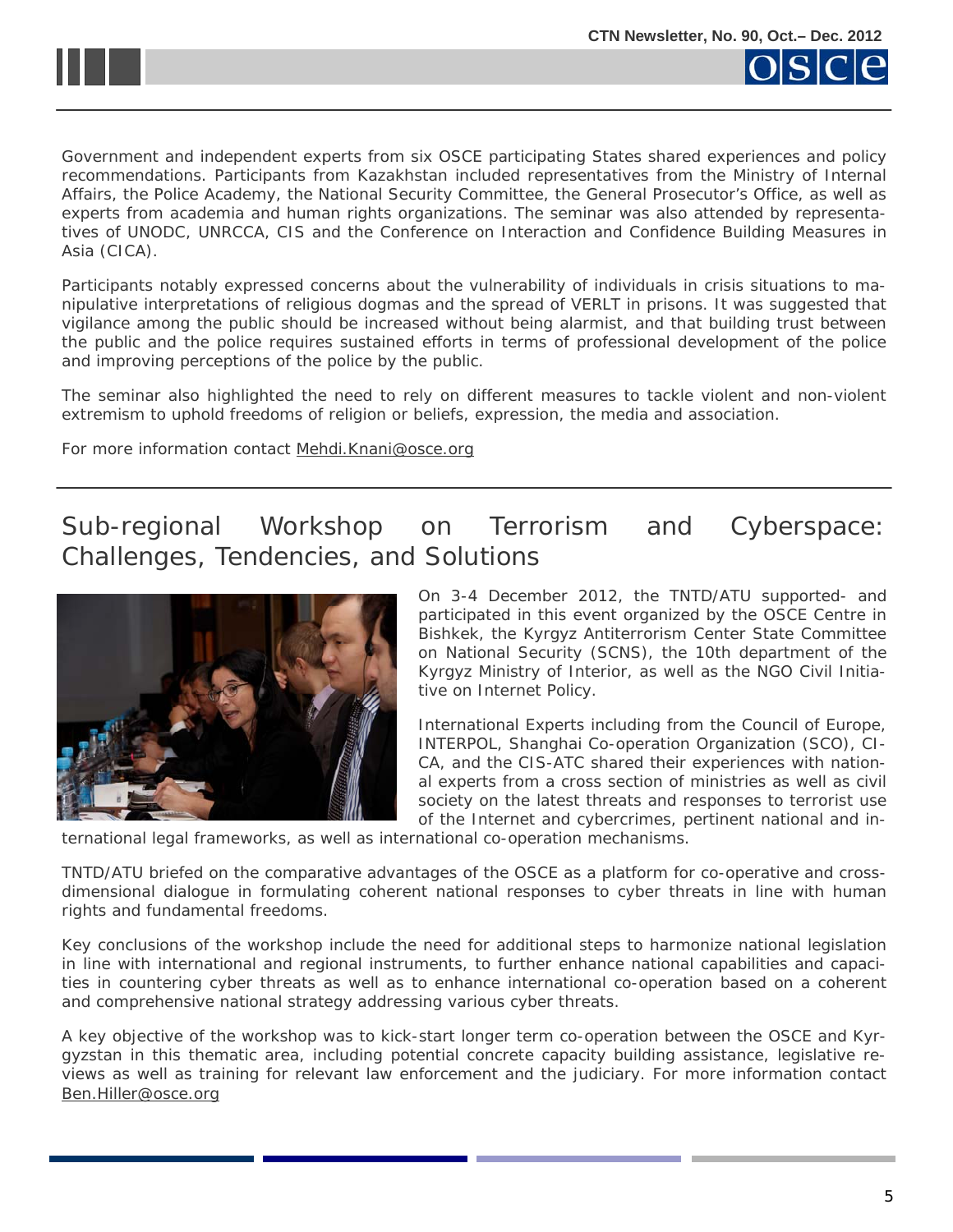<span id="page-5-0"></span>

#### OSCE Promotes Public Private Partnerships to Counter Terrorist Use of the Internet

8-12 October 2012, TNTD/ATU in co-operation with TNTD/CC conducted an Online Forum on Institutionalizing Public Private Partnerships to combat terrorist use of the Internet.

Around 30 experts examined how balanced public-private partnerships in this area look like and what the pertinent preconditions are. In addition, they looked into how such o-operation could be institutionalized, and how Internet users and civil society could best be involved as third partners.

Key conclusions (from a practitioner's perspective) included that regulatory approaches may not always suffice or may in some cases complicate co-operation by making co-operation time consuming and overtly bureaucratic. Public-private partnerships or non-legislative frameworks between government, law enforcement, civil society organizations as well as the Internet industry could streamline cooperation e.g. by elaborating a set of general principles and best practices. Key to the success of such partnerships are trust and mutual benefit for all stakeholders requiring openness among participants and a clear understanding that institutionalizing such partnerships requires considerable effort and engagement over a longer period of time.

This was the fourth and last of a series of online discussions on combating terrorist use of the Internet, organized by TNTD/ATU in 2012. A summary of the conclusions will follow in 2013.

For more information contact [Ben.Hiller@osce.org](mailto:Ben.Hiller@osce.org)

# OSCE Progresses with Good Practices Guide on Non-Nuclear Critical Energy Infrastructure Protection from Terrorist Attacks

On 10-11 October 2012, TNTD/ATU organized the first Co-ordination Meeting for the Stakeholder Consultative Group (SCG) of the *Good Practices Guide on Non-Nuclear Critical Energy Infrastructure Protection (NNCEI) from Terrorist Attacks* in Vienna.



Fifteen experts from OSCE participating States, the EU, the NATO-Partnership for Peace (PfP), the private sector and TNTD/ATU discussed challenges and expectations related to the table of contents of the Guide. At the meeting participants reached a basic understanding of the objectives and scope of the project. The next step will be to share the table of contents with all other SCG members for further input. After all SCG members agree, the contractor will start to compile the Guide.

The objective of the Guide is to raise awareness of the risk of terrorist threat to NNCEI, particularly on industrial control systems and cyber -related infrastructure.

Protecting Critical Energy Infrastructure (CEI) from terrorist attacks is an issue particularly salient for the OSCE, whose 57 participating States, as well as Partners for Co-operation, include some of the largest producers and consumers of energy as well as many strategic transit countries.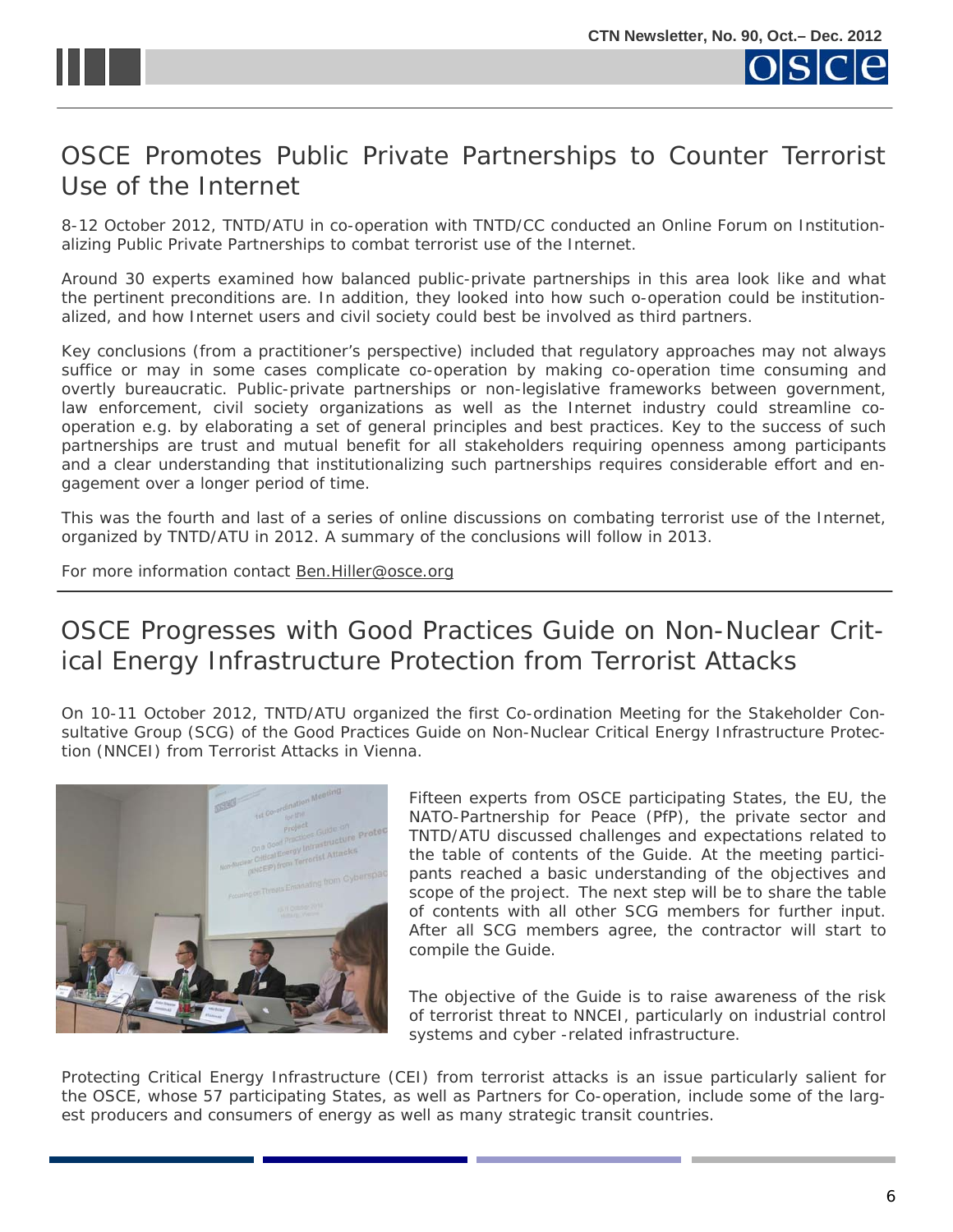<span id="page-6-0"></span>



OSCE participating States adopted a Ministerial Council Decision on Protecting Critical Energy Infrastructure from Terrorist Attack, whereby they committed to co-operate amongst them and to consider all necessary measures at the national level in order to ensure adequate CEI protection from terrorist attack, as well as to further promote public-private partnerships (PPPs) with business communities.

For more information contact [Anton.Dengg@osce.org](mailto:Anton.Dengg@osce.org)

# OSCE-INTERPOL Project on Border Control Points in Kyrgyzstan **Continues**

From 22-25 October 2012, TNTD/ATU met in Kyrgyzstan government representatives of various agencies associated with the project "OSCE-INTERPOL: Support to INTERPOL in Kyrgyzstan and Tajikistan." This project will provide real-time connection for 15 Border Control Points to INTERPOL databases, including the Stolen/Lost Travel Documents. The discussions followed an Inter-Agency Working Group meeting with TNTD/ATU in Bishkek in April 2012.

The OSCE Centre in Bishkek facilitated meetings with the INTERPOL National Central Bureau (NCB), the State Committee of National Security, the Border Troops under the State Committee of National Security (SCNS BT), the State Registration Service and the Ministry of Foreign Affairs.

The discussions focused on three issues: The signature of a Memorandum of Understanding (MoU) between the Office of the Prime Minister and the OSCE, the testing of the INTERPOL databases with the Kyrgyz Border Troops' Border Management Information System and the list of equipment OSCE plans to procure for integrating the database after the signature of the MoU.

The project's main beneficiaries INTERPOL NCB and SCNS BT confirmed their readiness to start implementing the project. The MoU, which is currently being reviewed by Kyrgyz officials, defines roles and responsibilities of each agency in the implementation of the project and its sustainability thereafter.

For more information contact [Christopher.Hornek@osce.org](mailto:Christopher.Hornek@osce.org)

#### OSCE Promotes Latest Travel Document Security Tool in Bishkek

23-24 October 2012, TNTD/ATU with the assistance of the OSCE Centre in Bishkek conducted a national seminar in Kyrgyzstan on the International Civil Aviation Organizations (ICAO) Public Key Directory (PKD), gathering 16 participants from the State Committee of National Security, the Ministry of Interior, the Ministry of Communications, the State Committee of National Security Border Troops, the State Registration Service, and the State Customs Service.

The PKD allows national authorities to validate the authenticity of electronic security features and biometric data stored on electronic passports (ePassports) through a multilateral verification system to detect any attempt to alter or add additional data to the chip. The objective of the seminar was to promote the importance of joining the ICAO PKD as part of Kyrgyzstan's preparation to introduce electronic passports, and highlighted the inseparable link between ePassports and the ICAO PKD.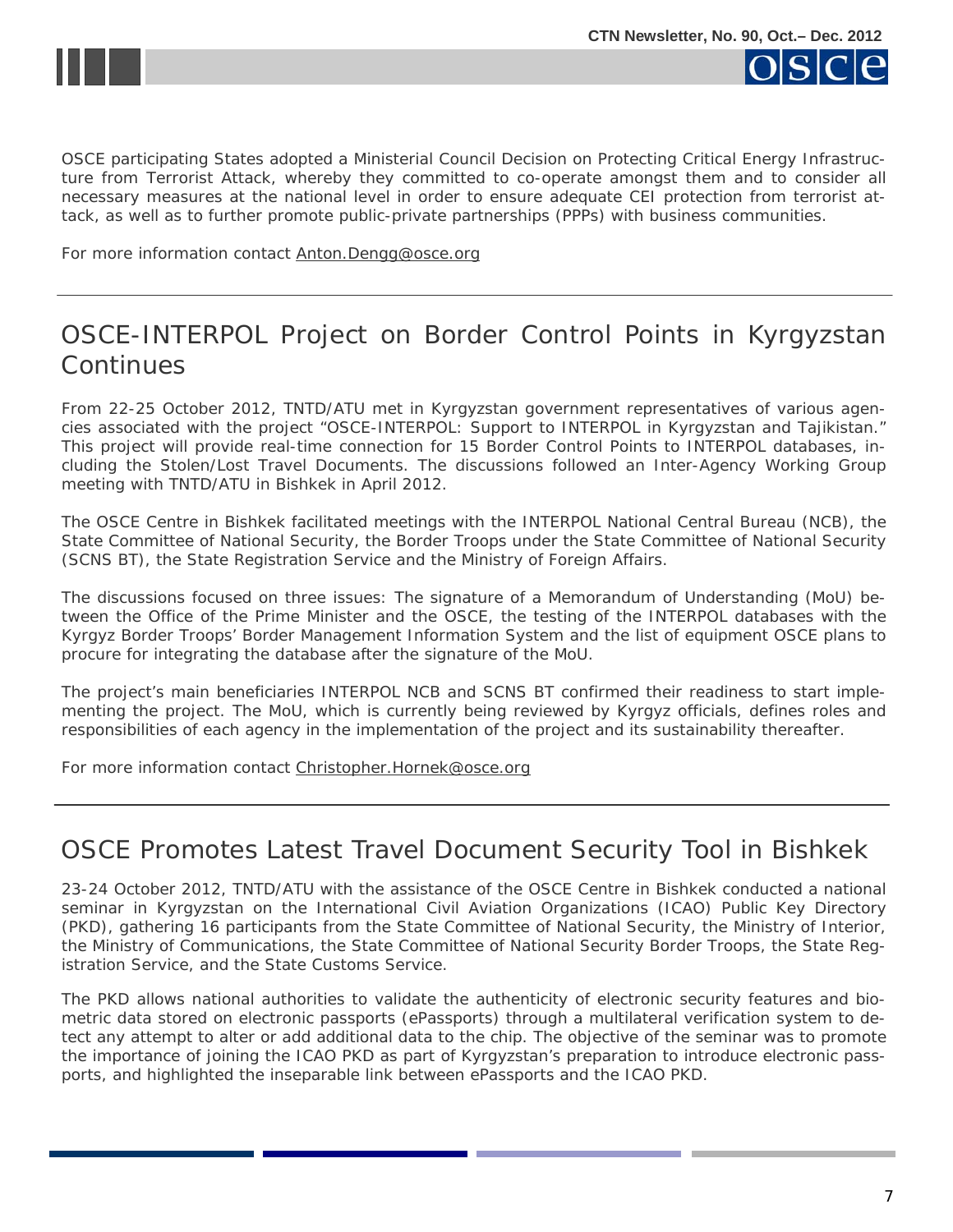<span id="page-7-0"></span>



A key result of the event was that it provided different government agencies a platform to strengthen inter-agency co-operation on technical issues and to exchange working-level ideas and plans in the process of ePassport and PKD implementation.

A follow up event is planned for 2013 to further assist Kyrgyz authorities in the transition to electronic passports.

For more information contact **Paul.Picard@osce.org** 

#### OSCE Promotes ICAO Public Key Directory in Albania



On 19-20 November 2012, TNTD/ATU continued its efforts to promote the International Civil Aviation Organization Public Key Directory (ICAO PKD) among OSCE participating States by organizing jointly with the OSCE Presence in Albania a seminar on the ICAO PKD in Tirana.

The seminar gathered travel document authorities and technicians and discussed with them through live demonstrations and technical analysis the necessity to implement ePassports and the ICAO PKD together.

As the Republic of Albania started to issue biometric passports in 2012, this seminar was a timely opportunity for Albanian officials to be thoroughly acquainted with the ICAO PKD.

In 2009, OSCE participating States recognized the importance of strengthening and streamlining international co-operation and recently took a political commitment to join the PKD. The TNTD/ATU is actively assisting them in their endeavor.

For more information contact [Paul.Picard@osce.org](mailto:Paul.Picard@osce.org)

# OSCE Discusses Transnational Threats with Algeria

ON 11-15 November 2012, upon invitation of the Algerian government, the OSCE Transnational Threats Department (TNTD) and the Secretariat's External Co-operation section travelled to Algeria to discuss potential future co-operation.

Algeria had expressed an interest in the OSCE experience and good practices in the fields of combating terrorism, borders management, drugs trafficking and money laundering. Consequently the visit was designed to identify the main challenges for Algeria in these areas and corresponding relevant OSCE expertise.

The parties also discussed the current situation in the Sahel region and in northern Mali and the affiliated potential transnational threats that may have an impact on European security.

A number of concrete proposals for potential co-operation were identified. It was agreed that the Algerian government would indicate priority activities in a verbal note through its delegation.

For more information contact [Paul.Picard@osce.org](mailto:Paul.Picard@osce.org)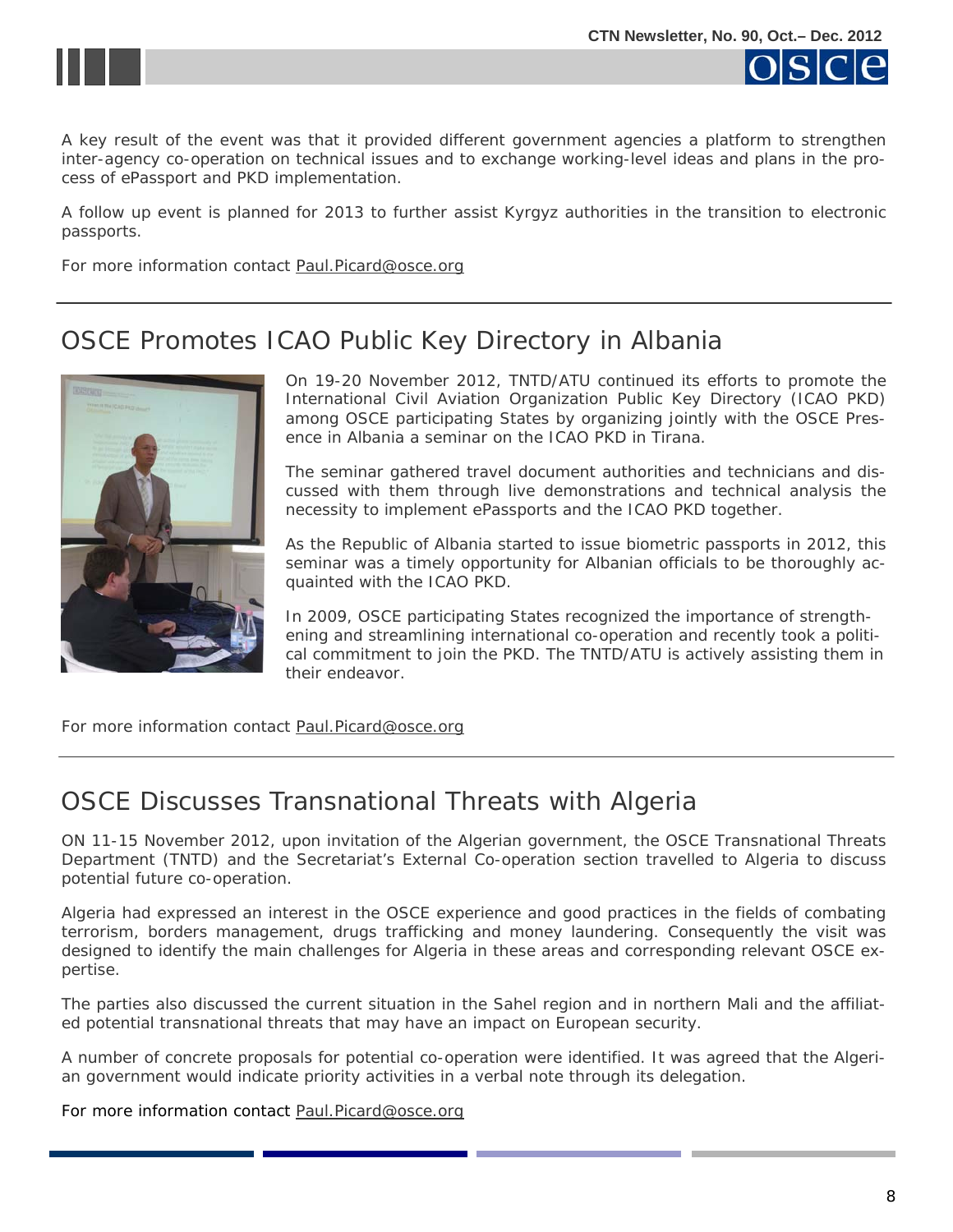<span id="page-8-0"></span>



# OSCE and UNODC to Contribute to New Counter-Terrorism Action Plan in Montenegro

On 28-29 November 2012, at the invitation of the authorities of Montenegro, the OSCE and UNODC visited Podgorica with the aim of identifying potential assistance needs related to drafting a new Action Plan (2012-2014) in support of the national *Strategy for the Prevention and Suppression of Terrorism, Money Laundering and Terrorist Financing*.

The team met with various experts from the Police Directorate, the Ministry of Interior, the Agency for National Security, the High Court, the Ministry of Defence and the Administration for Prevention of Money Laundering and Financing Terrorism. The key objective of consultations was to identify potential capacity building initiatives as well as other activities such as drafting assistance in support of the new Action Plan for the two visiting organizations. A follow-up visit in 2013 will bring further clarity as to the scope of the involvement.

For more information contact [Lazslo.Szucs@osce.org](mailto:Lazslo.Szucs@osce.org)

#### OSCE Trains Officers in Public Relations to Effectively Counter Terrorism

From 05 November to 09 November, the Department for Security and Public Safety (DSPS) of the OSCE Mission in Kosovo (OMiK) organized a training for 14 Kosovo Police (KP) investigators and officers from the Counter Terrorism Directorate and Public Relations Office which highlighted the importance of public relations (PR) in efforts to effectively prevent terrorism.

The course helped to build an understanding of the pervasiveness of effective PR tools, the importance of transparency and the necessity to establish early communication lines with the public to effectively counter radicalization processes.

The training also covered a range of other topics such as countering terrorist ideology, recognizing radicalization processes that lead to violent extremism and terrorism, the importance of building mutual beneficial relations with the media, the impact of propaganda and strategies to counter it.

The training was delivered by an experienced consultant from Turkey, who is also a serving police officer with a background in counter terrorism.

For more information contact [Ibrahim.Gultekin@osce.org](mailto:Ibrahim.Gultekin@osce.org)

# ODIHR Trains Counter-Terrorism Officials in Ukraine on Protecting Human Rights while Countering Terrorism

The importance of protecting human rights while countering terrorism was the focus of a two-and-a-half -day training course for law enforcement officials delivered by the ODIHR Human Rights and Anti-Terrorism Programme, on 4-6 December 2012, in Kyiv.

More than 25 senior and mid-level law enforcement officers from Ukraine's Security Service, State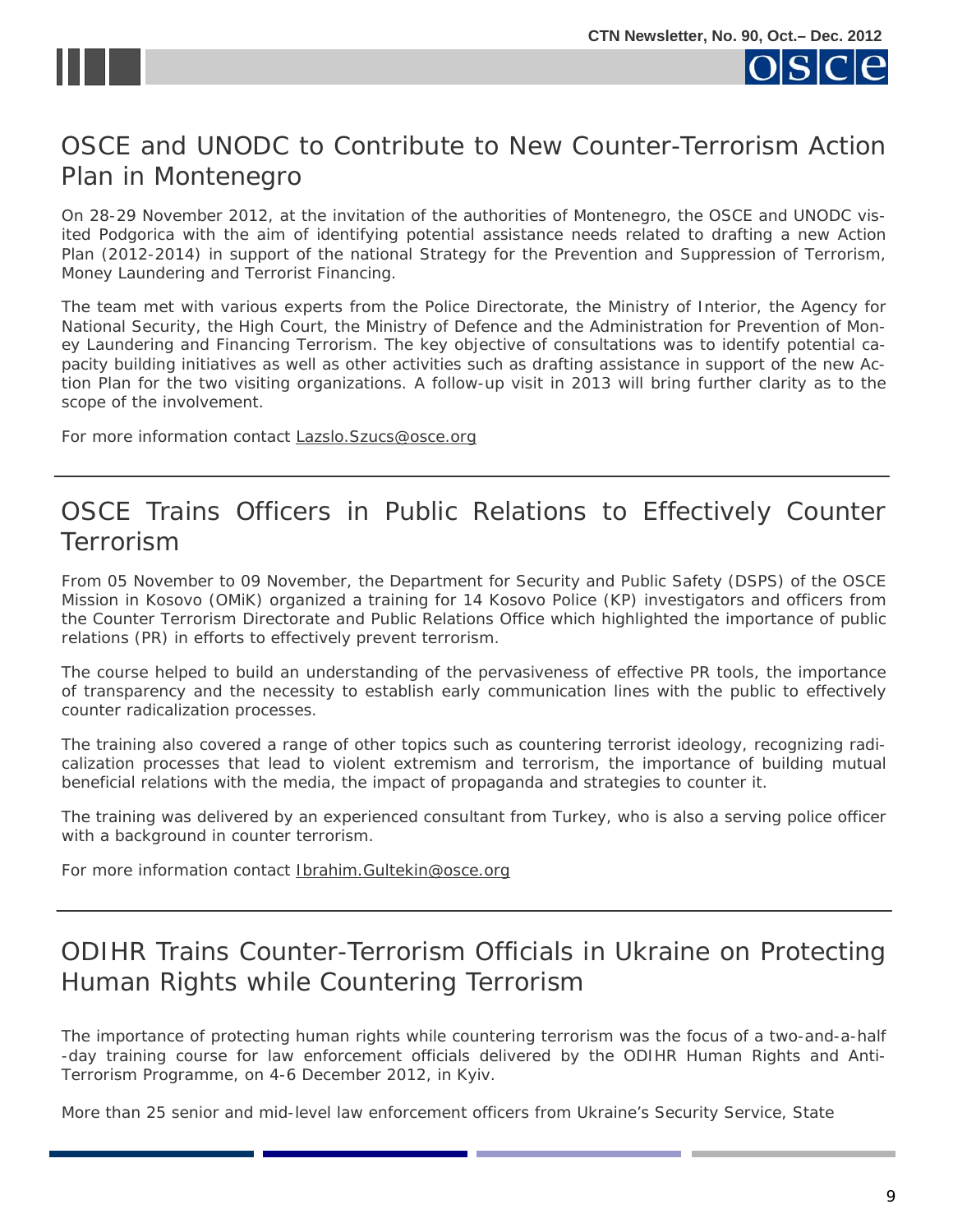

<span id="page-9-0"></span>



Border Guard and Ministry of Internal Affairs gained insight into ways of protecting human rights in the anti-terrorism context, in accordance with international human rights standards and OSCE commitments. The course included sessions on the key human rights issues that arise when preventing and investigating terrorism-related acts, as well as when arresting, detaining and interviewing terrorist suspects.

The training course, based on the [Countering Terrorism, Protecting Human Rights](http://www.osce.org/odihr/29103) manual developed by ODIHR, was organized in co-operation with the Security Service of Ukraine. It is the twentieth course conducted by ODIHR throughout the OSCE area, and is designed to assist participating States in meeting their commitments on respecting human rights when preventing and countering terrorism.

For more information, please contact [Lucile.Sengler@odihr.pl](mailto:Lucile.Sengler@odihr.pl)

## ODIHR finalizes Course on the Protection of Human Rights while Countering Terrorism for Tajik Law Enforcement Training Institutions

ODIHR has completed a two-year long project in Tajikistan which resulted in the development of a specific course on the protection of human rights in the fight against terrorism and its integration into the curriculum of the Academy of the Ministry of Internal Affairs and the Higher School of the State Committee on National Security of Tajikistan.

The project ended with the delivery of two pilot training sessions by trainers from the Academy and Training Center of the Ministry of Internal Affairs, as well as the Higher School of the State Committee on National Security of Tajikistan (26-30 November 2012, Dushanbe).

The course has been elaborated by a working group of local trainers from the Academy and Training Center of the Ministry of Internal Affairs, as well as the Higher School of the State Committee on National Security of Tajikistan. Based on ODIHR training module on Countering Terrorism, Protecting Human [Rights](http://www.osce.org/odihr/29103), the course was adapted to the particular context of Tajikistan and addresses the main human rights issues that may arise when preventing and combating terrorism.

Carried out in the context of ongoing police reform in the country, the project also provided the working group with a deeper understanding on the international human rights framework and on effective methods for the development and delivery of a related training course through a series of regular in-country activities.

The project was implemented by ODIHR, in co-operation with the OSCE Office in Tajikistan. It forms a key element of ODIHR's support to participating States in creating sustainable training programmes on human rights and anti-terrorism in police academies, judicial institutions and other relevant settings.

For more information, please contact [Lucile.Sengler@odihr.pl](mailto:Lucile.Sengler@odihr.pl)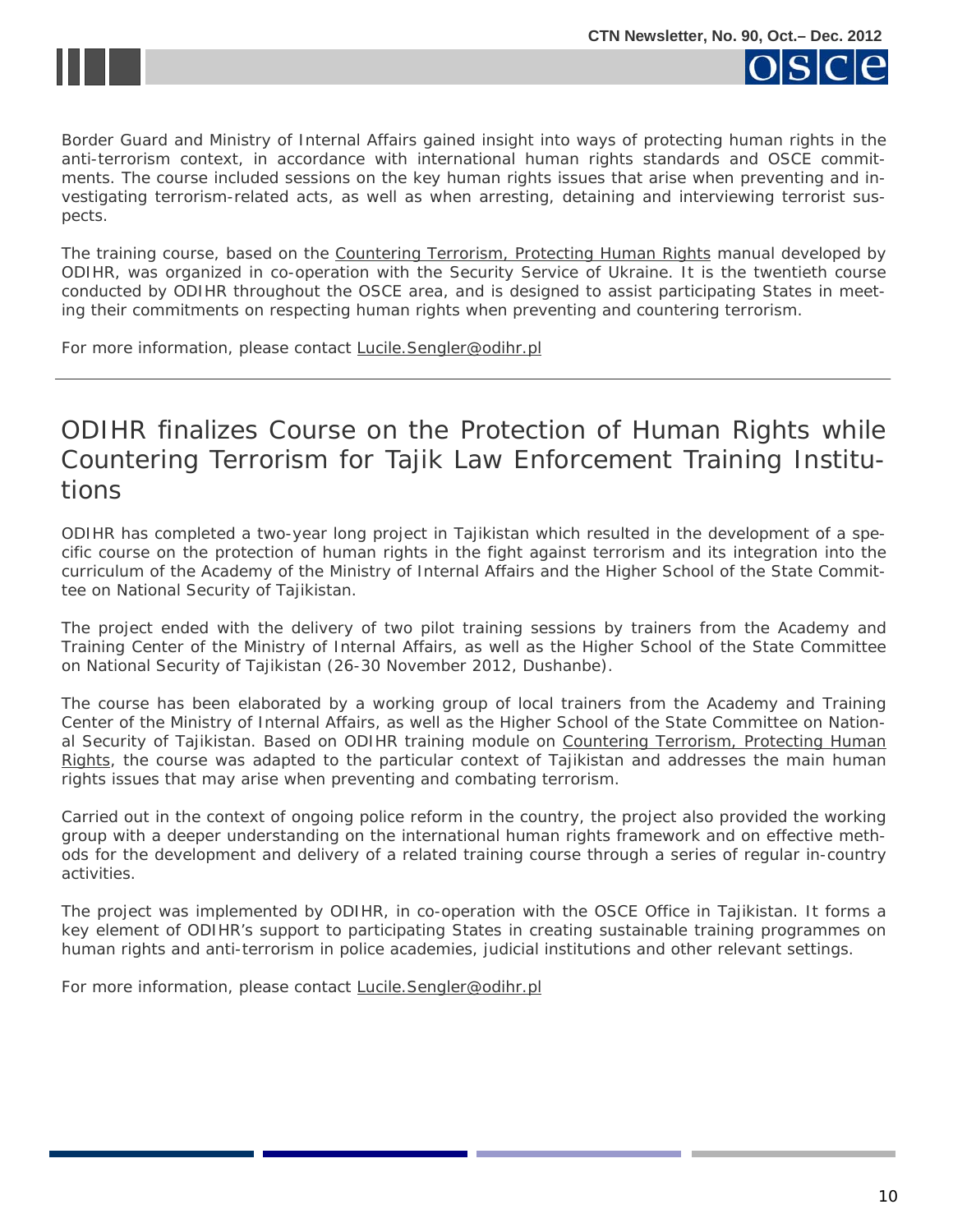<span id="page-10-0"></span>



# ODIHR and OSCE TNTD Conduct Peer-Review Meeting on the New Manual on *Human Rights in Counter-Terrorism Investigations*

This peer review meeting took place on 24-25 October 2012 in Vienna aimed at reviewing the draft manual on *Human Rights in Counter-Terrorism Investigations* developed jointly by ODIHR and the TNTD/Strategic Police Matters Unit.

It gathered experts in the fields of human rights, counter-terrorism, police and training from civil society and international organizations, as well as national authorities and OSCE field operations.

The manual adopts an operational approach by focusing on the different sequences of counter-terrorism investigations and their possible impact on human rights. It will complement ODIHR's existing training manual and module on *Countering Terrorism, Protecting Human Rights,* and will be finalized in the course of 2013.

For more information, please contact [Lucile.Sengler@odihr.pl](mailto:Lucile.Sengler@odihr.pl)

#### **UN News UN News**

# OSCE and UNRCCA Seek Synergies in Countering Terrorism in Central Asia

On 6 December 2012, on the margins of the OSCE Ministerial Council in Dublin, the Director of the Transnational Threats Department (D/TNTD), Alexey Lyzhenkov, and the Head of the TNTD/ATU, Thomas Wuchte, discussed with Ambassador Miroslav Jenca, UN SG Special Representative and Head of the United Nations Regional Centre for Preventive Diplomacy for Central Asia (UNRCCA) in Ashgabat, Turkmenistan ways for the two organizations to better support each other's activities in Central Asia in the field of countering terrorism.

In this context, the UN Counter-Terrorism Implementation Task Force (CTITF) project proposal *'Towards a Comprehensive Implementation of the Joint Plan of Action for Central Asia under the United Nations Global Counter-Terrorism Strategy'* was discussed. The project stems from the CTITF mapping exercise of Central Asian CT activities of UN entities and other regional organizations in support of the Joint Plan of Action of Central Asian States that had identified on-going and future work by multiple bilateral and multilateral programs.

Ambassador Jenca sought OSCE support for parts of the project and noted the upcoming visit of the OSCE Secretary General to Ashgabat, Turkmenistan. As follow-up to the mapping exercise, the UN project proposal offers additional strengths and possibilities to the international community for a better coordinated and cost effective support of the countries in the region. UNRCCA and D/TNTD agreed to actively participate in and contribute to the UN CTITF-led co-ordination process. D/TNTD and TNTD/ATU stressed the need that donors meet simultaneously with all stakeholders to actively share on-going and planned resource expenditures to ensure that the UN project proposals include relevant OSCE capacities in Central Asia.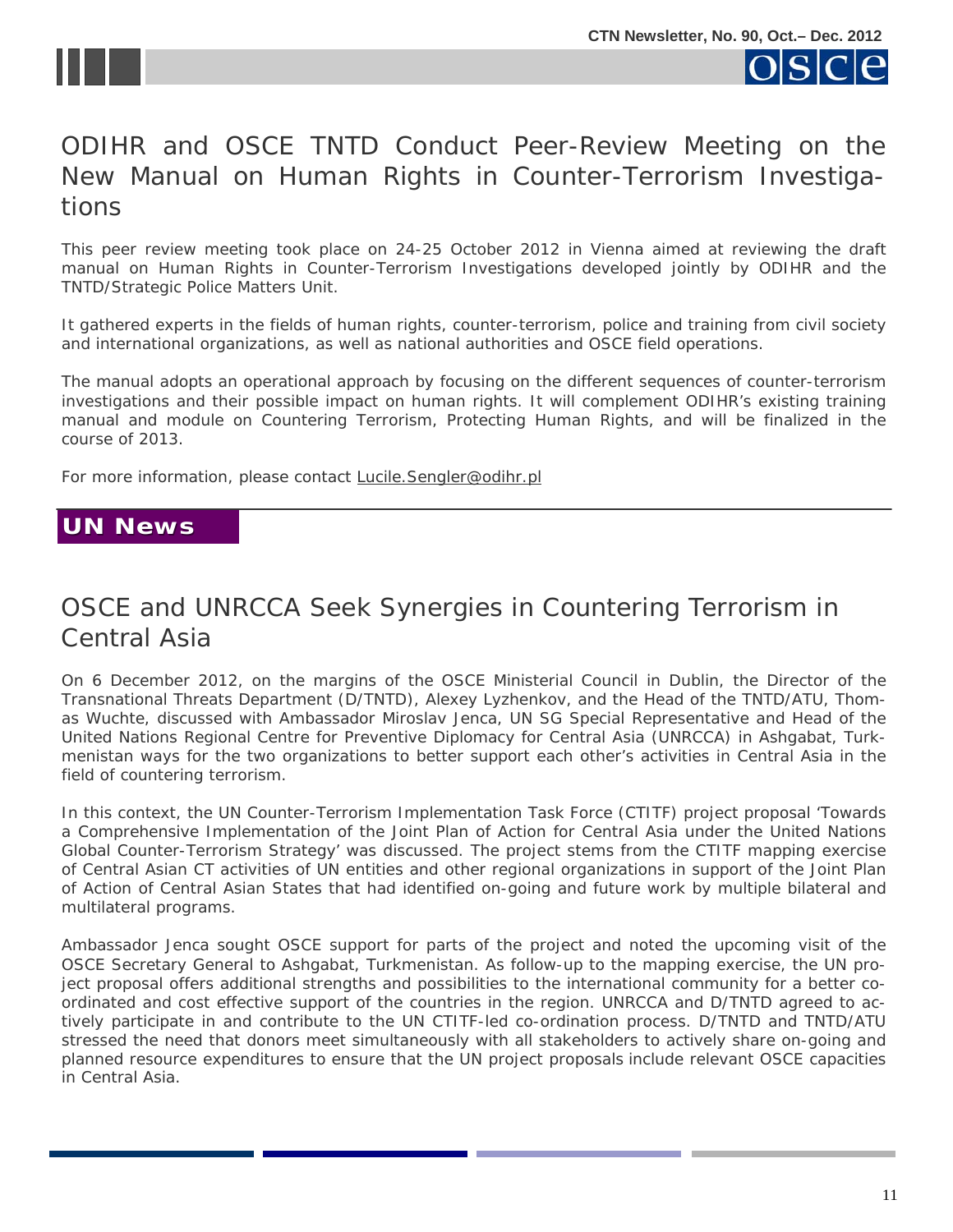<span id="page-11-0"></span>



#### **UN Sanctions Lists**

- $\Box$  The Chairman of the Committee established pursuant to resolution 1988 (2011) regularly conveys changes to the Committee's list of individuals and entities subject to the assets freeze, travel ban and arms embargo set out in paragraph 1 of Security Council resolution 1988 (2011) adopted under Chapter VII of the Charter of the United Nations. An updated version of the 1988 Sanctions List is accessible in XML, PDF and HTML formats on the [Committee's website](http://www.un.org/sc/committees/1988/list.shtml)
- The Secretariat of the Security Council Committee pursuant to resolutions 1267 (1999) and 1989 (2011) regularly conveys updates to the Committee's list of individuals and entities subject to the assets freeze, travel ban and arms embargo set out in paragraph 1 of Security Council resolution 1989 (2011) adopted under Chapter VII of the Charter of the United Nations. An updated version of the Al-Qaida Sanctions List is accessible in XML, PDF and HTML formats on the [Committee's](http://www.un.org/sc/committees/1267/aq_sanctions_list.shtml.) [website](http://www.un.org/sc/committees/1267/aq_sanctions_list.shtml.)

#### **CoE News CoE News**

- On 28 September 2012 Denmark signed the Council of Europe Convention on Laundering, Search, Seizure and Confiscation of the Proceeds from Crime and on the Financing of Terrorism (CETS No. 198).
- On 6 November 2012 Norway ratified the Second Additional Protocol to the European Convention on Mutual Assistance in Criminal Matters (ETS No. 182).

#### **Committee of Experts on the Operation of European conventions On Co-operation in Criminal Matters (PC-OC)**

The 63rd meeting of the PC-OC took place on 13-15 November 2012 in Strasbourg. The Committee adopted the guidelines on practical measures to improve co-operation related to the transfer of proceedings, including a model request form and discussed, inter alia, possible ways of allowing practitioners to submit questions to the PC-OC and practical problems and concrete cases concerning the implementation of conventions.

#### **Group of Parties to the Council of Europe Convention on the Prevention of Terrorism**

The Group of Parties to the Council of Europe Convention on the Prevention of Terrorism [CETS No. 196] at its 4th meeting in Strasbourg on 14 November 2012, discussed the procedure and working methods of the first evaluation round on the theme "Recruitment for Terrorism", as well as the initial country replies to the Template for the assessment of the implementation of Article 6. The Group also discussed possible synergies with other relevant international organizations and held an exchange of views with the Chair of the CODEXTER.

#### **Committee of Experts on Terrorism (CODEXTER)**

 ter alia, the issue of preparatory acts conducted by terrorists acting alone and national co-ordinating At its 23rd meeting on 15 - 16 November 2012 in Strasbourg, the CODEXTER held an exchange of information on judicial cases related to terrorism with presentations by Italy and Norway, and discussed, in-